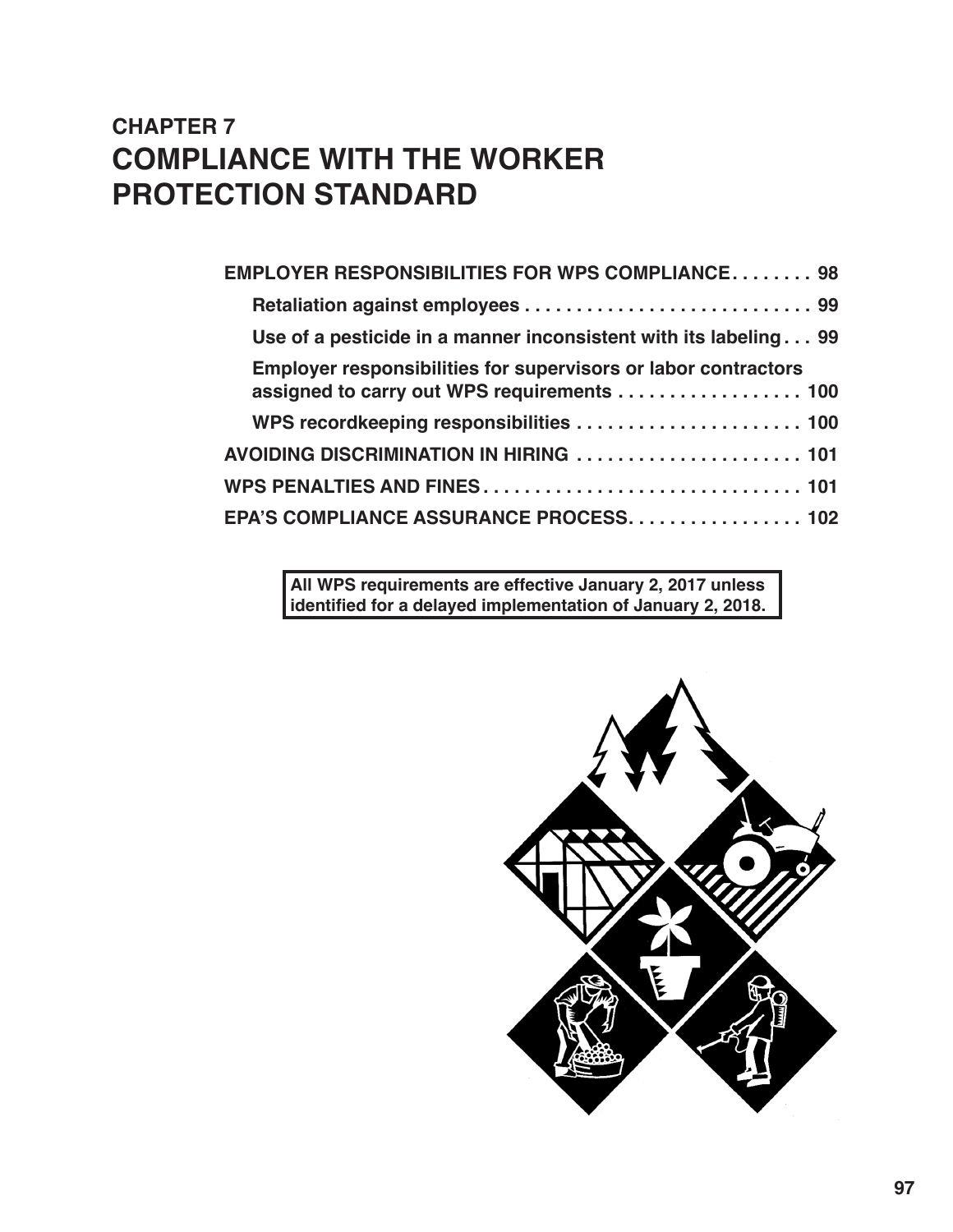## <span id="page-1-0"></span>**EMPLOYER RESPONSIBILITIES FOR WPS COMPLIANCE**

EPA's goal in revising the WPS regulations is to strengthen protections for the nation's 2 million agricultural workers and their families working on farms, forests, nurseries, and enclosed space production facilities (e.g., greenhouses, mushroom houses, etc.). The 2015 revisions also ensure workers and handlers receive workplace protections comparable to those that are already provided to workers in other industries, while still considering the unique needs of agricultural operations.

This manual provides information to help employers comply with the requirements of the federal WPS for agricultural pesticides as originally published in 1992, amended in 1995, 1996 and 2004, and revised in 2015. It is the employer's responsibility to understand what requirements apply to you and to comply with all those requirements. However, EPA, states and tribes that have the primary responsibility to implement the WPS, want to help owners and employers on agricultural establishments to comply with the regulations. If you have questions, contact your state agency or tribal contact. In most states, the WPS is implemented by the s[tate](http://npic.orst.edu/mlr.html) department of agriculture. You can find state [and tribal WPS contacts](http://npic.orst.edu/mlr.html) at the National Pesticide Information Center (NPIC).

In addition to the state or tribal contact, EPA provides information, training materials, and other tools on its [WPS website](https://www.epa.gov/pesticide-worker-safety/agricultural-worker-protection-standard-wps) and is partnering with other groups to provide assistance and information (see Appendix D: Contacts and Additional Resources). You can download WPS materials at EPA's WPS training and safety [website](https://www.epa.gov/pesticide-worker-safety/training-and-safety-materials-implementing-worker-protection-standard) and at the [Pesticide Educational Resources Collaborative \(PERC\)](http://pesticideresources.org/) website. You can order hardcopy WPS materials online at EPA's National Service [Center for Environmental Publications \(NSCEP\)](https://www.epa.gov/nscep) or by telephone at 1-800-490- 9198 or fax at 301-604-3408. See links below.

State and Tribal WPS contacts - [http://npic.orst.edu/mlr.html](http://npic.orst.edu/mlr.html )

EPA's WPS website - [https://www.epa.gov/pesticide-worker-safety/agricultural](https://www.epa.gov/pesticide-worker-safety/agricultural-worker-protection-standard-wps)[worker-protection-standard-wps](https://www.epa.gov/pesticide-worker-safety/agricultural-worker-protection-standard-wps)

EPA's training and safety website - [https://www.epa.gov/pesticide-worker-safety/](https://www.epa.gov/pesticide-worker-safety/training-and-safety-materials-implementing-worker-protec) [training-and-safety-materials-implementing-worker-protection-standard](https://www.epa.gov/pesticide-worker-safety/training-and-safety-materials-implementing-worker-protec)

PERC website - <http://pesticideresources.org/>

NSCEP website - <https://www.epa.gov/nscep>

While the following topics were discussed in previous chapters, they are included here to emphasize their importance:

- Retaliation against employees,
- Use of a pesticide in a manner inconsistent with the label,
- Employer responsibilities for supervisors or labor contractors assigned to carry out WPS requirements, and
- WPS recordkeeping responsibilities.

This chapter also includes information on avoiding discrimination in hiring, WPS penalties and fines, and a description of EPA's compliance assurance process.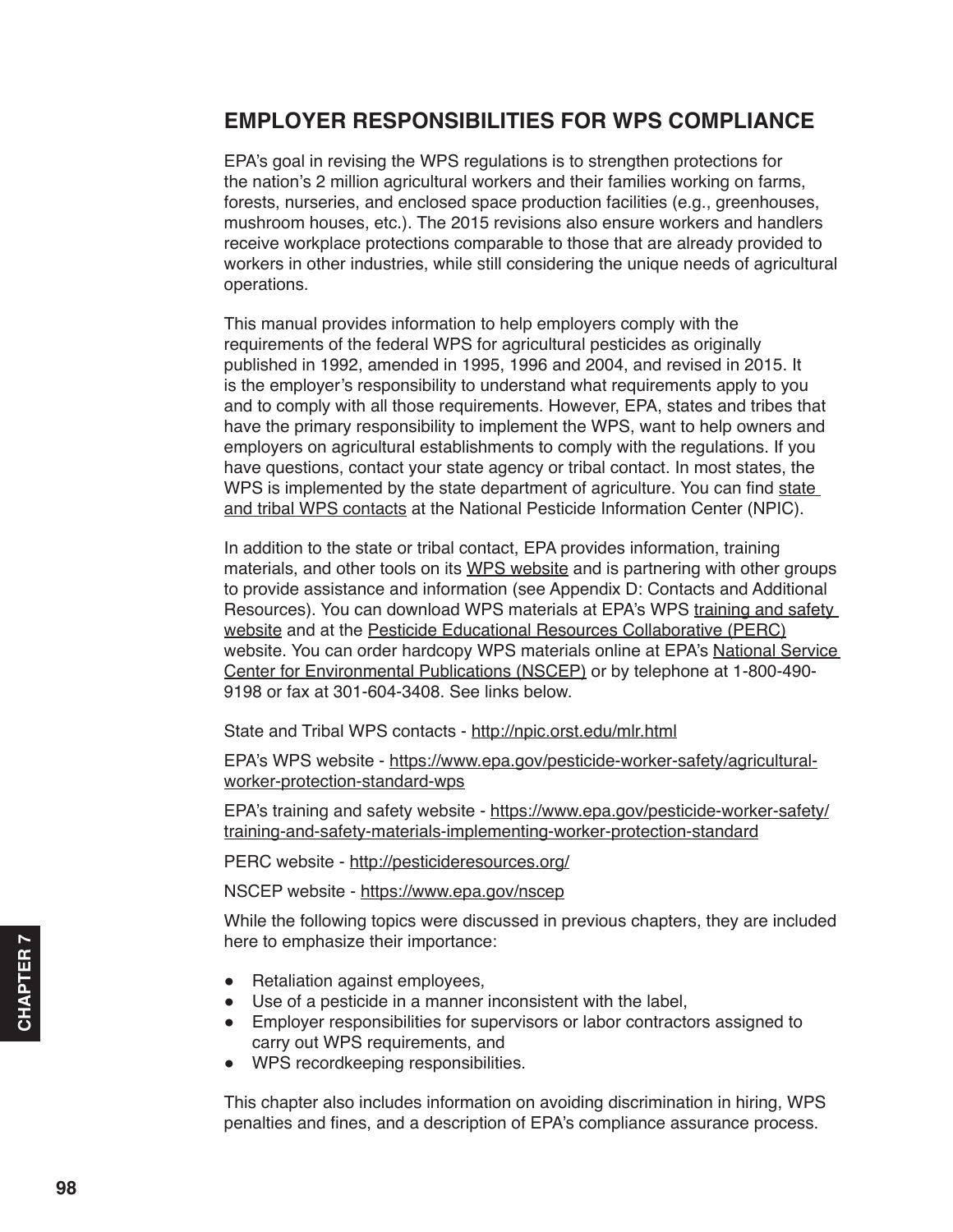### <span id="page-2-0"></span>**Retaliation against employees** 170.315

Agricultural employers, commercial pesticide handler employers, or others cannot intimidate, threaten, coerce or discriminate against, prevent, discourage, or fire any worker or handler from complying or attempting to comply with the WPS. Additionally, the agricultural employer cannot retaliate in any manner if:

- Any worker or handler refuses to participate in any activity that the worker or handler reasonably believes to be in violation of the WPS,
- Any worker or handler has, or is about to report WPS noncompliance to appropriate authorities for enforcement of WPS provisions, or
- Any worker or handler agrees to provide information to the EPA or any duly authorized representative of a Federal, State or Tribal agency about WPS compliance, or assists or participates in any manner in an investigation, proceeding, or hearing concerning WPS compliance.

### *Retaliation is a serious violation of federal law* (170.315)

*For example: If the employer or supervisor refuses to provide PPE or tells an*  early-entry worker to enter a treated field during a REI without providing specific information and PPE and the employee files a complaint to authorities, the employer may not fire or threaten that person in any manner or allow any acts of *retaliation by any employee.*

### **Use of a pesticide in a manner inconsistent with its labeling** 170.317(a)

Agricultural employers, commercial pesticide handler employers, crop advisors, handlers, owners of agricultural establishments and others can be subject to federal civil and criminal penalties if found in violation of the WPS. Failure to comply with the requirements of the WPS can result in multiple and independent assessable charges, even if the violations occurred during one pesticide application. Because the WPS is referenced on a pesticide product label, users of that pesticide must comply with all of its requirements unless an exception is allowed for in the WPS or there are product-specific directions on the pesticide product labeling that are different from the WPS requirements. Failure to comply is unlawful and considered a pesticide misuse violation under The Federal Insecticide, Fungicide and Rodenticide Act (FIFRA)  $12(a)(2)(G)$  – also known as *use of a pesticide in a manner inconsistent with its labeling*.

Note that states or tribes may incorporate the WPS by reference (i.e., adopt the federal regulations as their state or tribal regulations) or have their own regulations that are equivalent to, or more stringent than, the federal WPS regulations. Where state, tribal, or other local regulations go beyond or are more stringent than the federal WPS regulations, agricultural employers and commercial pesticide handler employers will have to comply with both federal WPS requirements and all additional state, tribal, or other local requirements.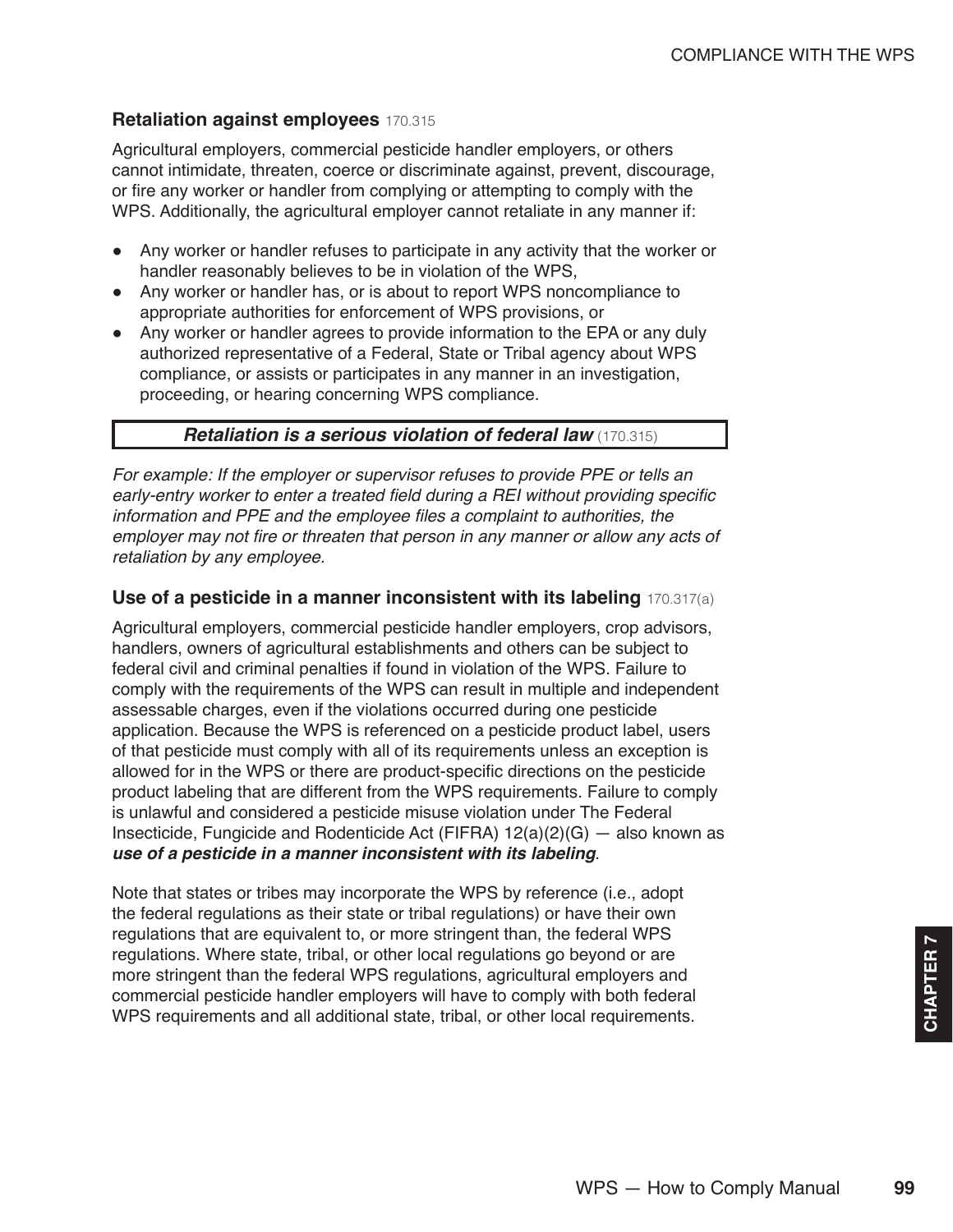### <span id="page-3-0"></span>**Employer responsibilities for supervisors or labor contractors assigned to carry out WPS requirements** 170.317(c)

The Federal Insecticide, Fungicide and Rodenticide Act (FIFRA) includes provisions that hold owners and agricultural employers liable for a WPS penalty if another person employed by or acting for them fails to comply with any WPS requirements. This includes labor contractors, farm managers and/or other supervisors in both employment and contractual relationships.

For example, an agricultural employer may hire a labor contractor to supply workers and to provide pesticide safety training to the workers. If the labor contractor fails to provide appropriate safety training to the workers, the agricultural employer is still ultimately responsible for ensuring compliance with the training requirements.

### **WPS recordkeeping responsibilities** 170.309(m) & 170.313(m)

Agricultural employers and commercial pesticide handler employers must provide records or other information required by WPS for inspection and copying upon request by an employee of EPA or a duly authorized representative of a Federal, State or Tribal agency responsible for pesticide enforcement. The required WPS records include:

- Documentation of pesticide safety training for workers or handlers.
- Application information and safety data sheets.
- Documentation of respirator medical evaluations, fit testing and training, if pesticide product labeling requires the use of respirators.

*The WPS requirements*  for decontamination *supplies do NOT*  preclude employers from having to comply *with the OSHA Field Sanitation Standard or other OSHA hazard*  communication *requirements that are*  intended to protect *workers and handlers*  from agricultural non-pesticide hazards. 170.317(d)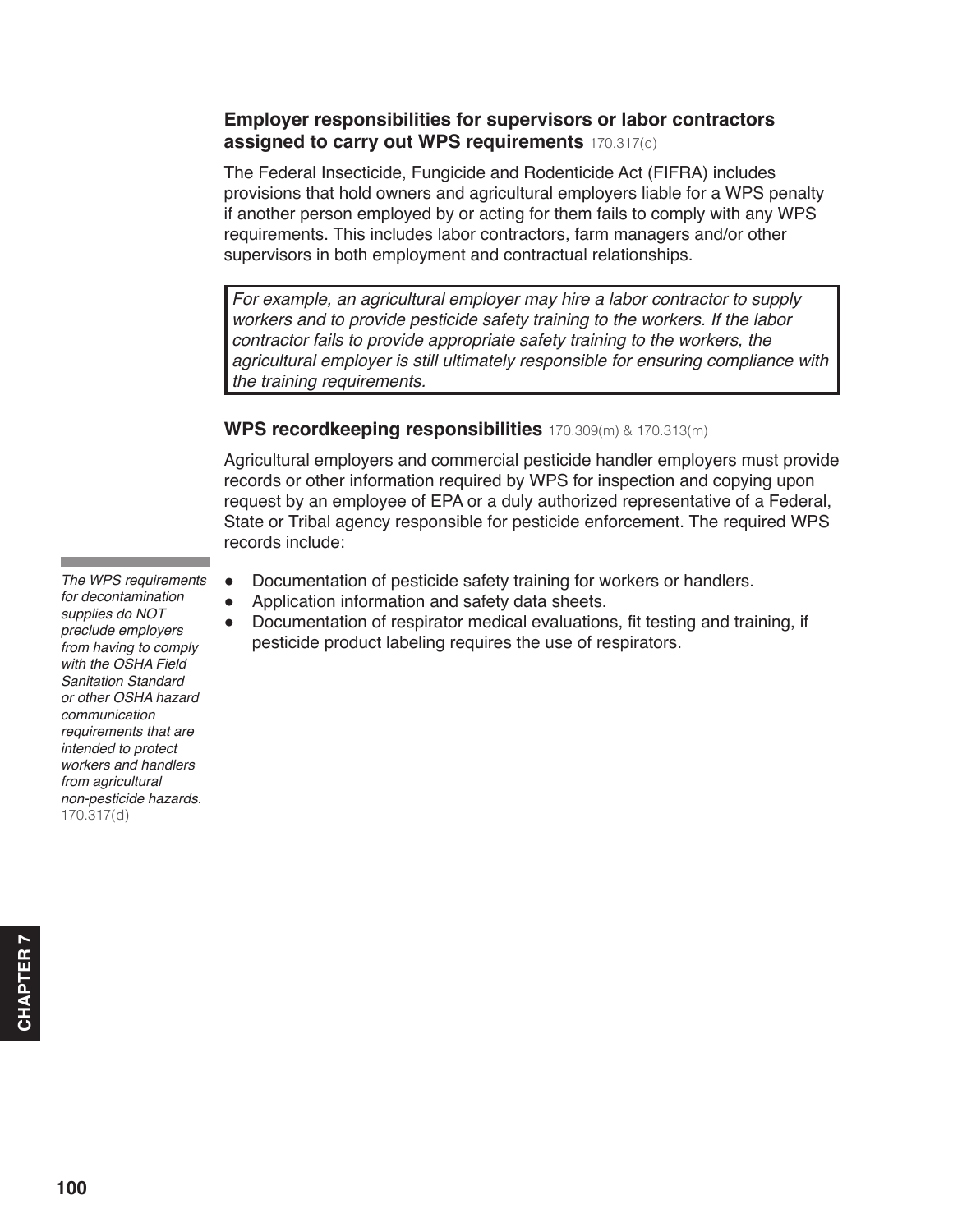# <span id="page-4-0"></span>**AVOIDING DISCRIMINATION IN HIRING**

Refusing to hire an applicant who cannot understand the language or languages in which training is usually provided may constitute discrimination on the basis of national origin. Such discrimination is actionable under Title VII of the Civil Rights Act of 1964 or the Immigration Reform and Control Act of 1986 (IRCA). For more information about your responsibilities under Title VII of the Civil Rights Act of 1964, contact the U.S. Equal Employment Opportunity Commission. For details about IRCA anti-discrimination provisions, contact the Special Counsel for Immigration-Related Unfair Employment Practices, U.S. Department of Justice.

A language barrier does not exempt an employer from providing training or other responsibilities of the WPS. Even if training is not normally provided in the particular language of a job applicant, or if a translator is not readily available, employers (including agricultural employers or commercial pesticide handler employers) are still responsible to provide the protections afforded *under the WPS.*

# **WPS PENALTIES AND FINES**

Currently, a federal civil penalty of up to \$2,750 per violation may be assessed against private applicators (owners/operators of agricultural establishments) and other persons, and up to \$18,750 per violation against commercial applicators (owners/operators of pesticide handler establishments) and other persons. Since Congress passed the Civil Monetary Penalty Inflation Adjustment Rule under the Debt Collection Improvement Act of 1996, as amended by the Federal Civil Penalties Inflation Adjustment Act Improvements Act of 2015, civil penalties have been increased due to inflation and Congress' intent on creating deterrence to noncompliance. The next civil penalty adjustment is expected to occur in January 2017.